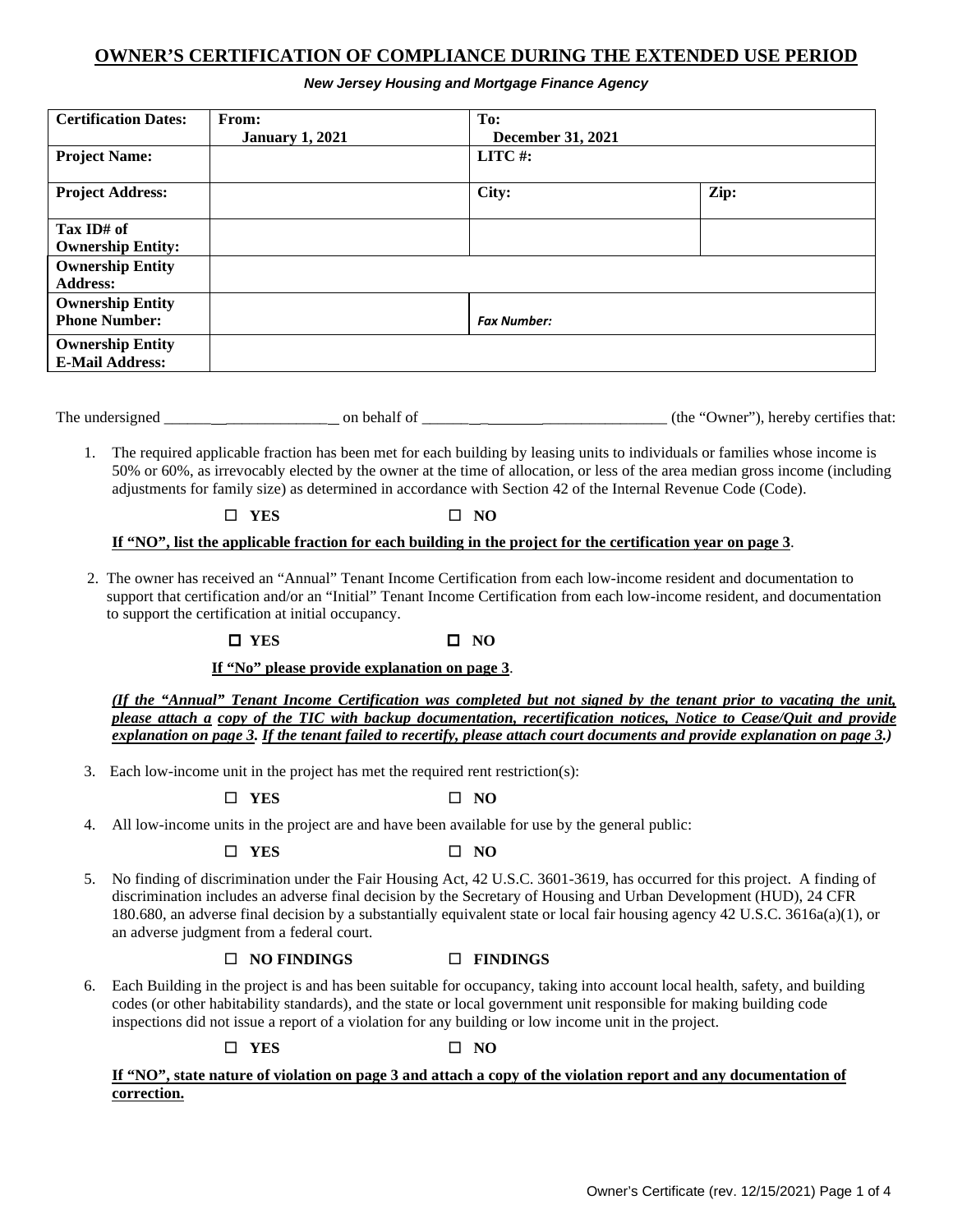7. All tenant facilities included in the eligible basis under Section 42(d) of the Code of any building in the project, such as swimming pools, other recreational facilities, parking areas, washer/dryer hookups, and appliances were provided on a comparable basis to all tenants in the buildings:

#### $\Box$  YES  $\Box$  NO

8. If a low-income unit in the project has been vacant during the year, reasonable attempts were or are being made to rent that unit to tenants having a qualifying income before any units were or will be rented to tenants not having qualifying income:

 $\Box$  YES  $\Box$  NO

9. If the income of tenants of a low-income unit in any building increased above 140% of the applicable income limit, the next available unit in the building was or will be rented to residents having a qualifying income:

 $\Box$  YES  $\Box$  NO

10. An extended low-income housing commitment as described in IRS Section 42(h)(6) was in effect, including the requirement under Section  $42(h)(6)(B)(iv)$  that an owner cannot refuse to lease a unit in the project to an applicant because the applicant holds a voucher or certificate or eligibility under Section 8 of the United States Housing Act of 1937, 42 U.S.C. 1437s.

 $\Box$  **YES**  $\Box$  **NO**  $\Box$  **N**/A

11. Owner has not refused to lease a unit to an applicant based solely on their status as a holder of Section 8 voucher and the project otherwise meets the provisions, including any special provisions, as outlined in the extended low-income housing commitment.

 $\Box$  YES  $\Box$  NO

12. The owner received its credit allocation from the portion of the state ceiling set-aside for a project involving "qualified nonprofit organizations" under Section 42(h)(5) of the Code and its non-profit entity materially participated in the operation of the development within the meaning of Section 469(h) of the Code.

#### $\Box$  YES  $\Box$  NO

13. There has been no change in the ownership or management of the project:

#### **NO CHANGE CHANGE**

#### **If "Change", complete page 3 detailing the changes in ownership or management of the project.**

14. The owner has notified each applicant and tenant, via Form HUD – 5380, of their rights under the Violence Against Women Act, Pub. L. No. 103-322, tit IV, 108 Stat. 1902 (1994), VAWA 2005, Pub. L. No. 109-162, 4402, 119 Stat. 2960, 3041-49 (2006), VAWA 2013, Pub. L. 113-4, 601, 127, Stat. 54 (2013) and if applicable VAWA 2013: Implementation in HUD Housing programs, 81 Fed. Reg. 80, 724 (Nov. 16, 2016) "HUD VAWA Final Rule" and distributed Form HUD-5382, VAWA self-certification form.

| $\square$ YES | $\square$ NO |
|---------------|--------------|
|---------------|--------------|

15. The owner has not increased the rent charged to each existing tenant (excluding any rental assistance) by more than 5.00 percent annually, including due to changes in utility allowance calculations.

#### $\Box$  **YES**  $\Box$  **NO**

16. The on-site Property Management office has office hours of at least 20 hours every week.

 $\Box$  YES  $\Box$  NO

 17. The owner has registered and posted the property on our Housing Resource Center [\(https://www.nj.gov/njhrc/\)](https://www.nj.gov/njhrc/) and actively updated property information.

#### $\Box$  YES  $\Box$  NO

 **If "YES", please attach a copy from the website. If "No" please provide explanation on page 4.**

Owner's Certificate (rev.12/15/2021) Page 2 of 4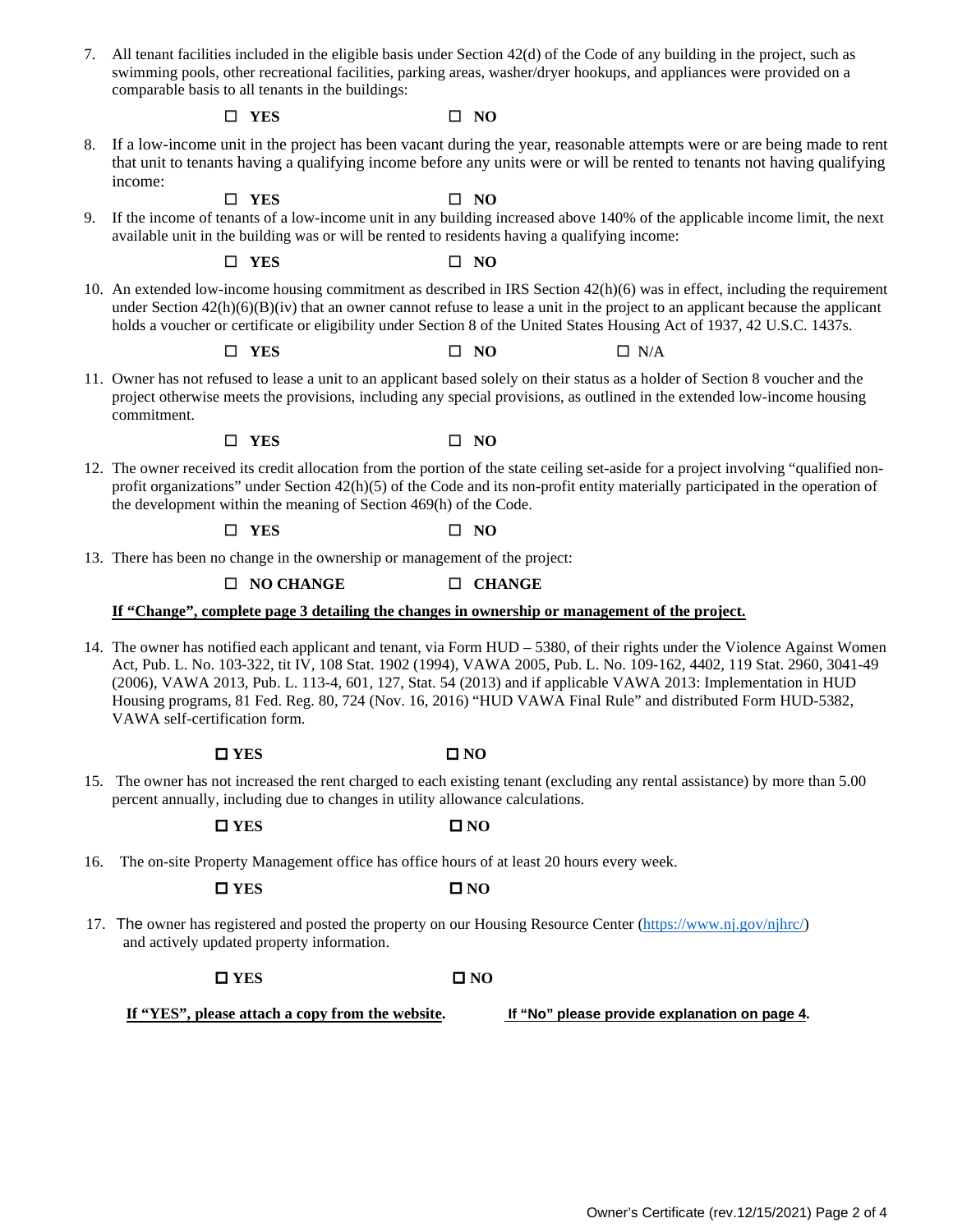#### **\*Note:** *Failure to complete this form in its entirety, after the December 31, 2021 expiration date, will result in noncompliance with program requirements. In addition, any individual other than an owner or general partner of the project is not permitted to sign this form, unless permitted by the state agency.*

The project is otherwise in compliance with the Code, including any Treasury Regulations, the applicable State Allocation Plan, and all other applicable laws, rules and regulations. This Certification and any attachments are made UNDER PENALTY OF PERJURY.

> **\_\_\_\_\_\_\_\_\_\_\_\_\_\_\_\_\_\_\_\_\_\_\_\_\_\_\_\_\_\_\_\_\_\_\_\_\_\_\_\_ (Ownership Entity)**

> **\_\_\_\_\_\_\_\_\_\_\_\_\_\_\_\_\_\_\_\_\_\_\_\_\_\_\_\_\_\_\_\_\_\_\_\_\_\_\_\_ \*(Signature)**

> **\_\_\_\_\_\_\_\_\_\_\_\_\_\_\_\_\_\_\_\_\_\_\_\_\_\_\_\_\_\_\_\_\_\_\_\_\_\_\_\_ \*(Title)**

> > **\*(Date)**

**\_\_\_\_\_\_\_\_\_\_\_\_\_\_\_\_\_\_\_\_\_\_\_\_\_\_\_\_\_\_\_\_\_\_\_\_\_\_\_\_**